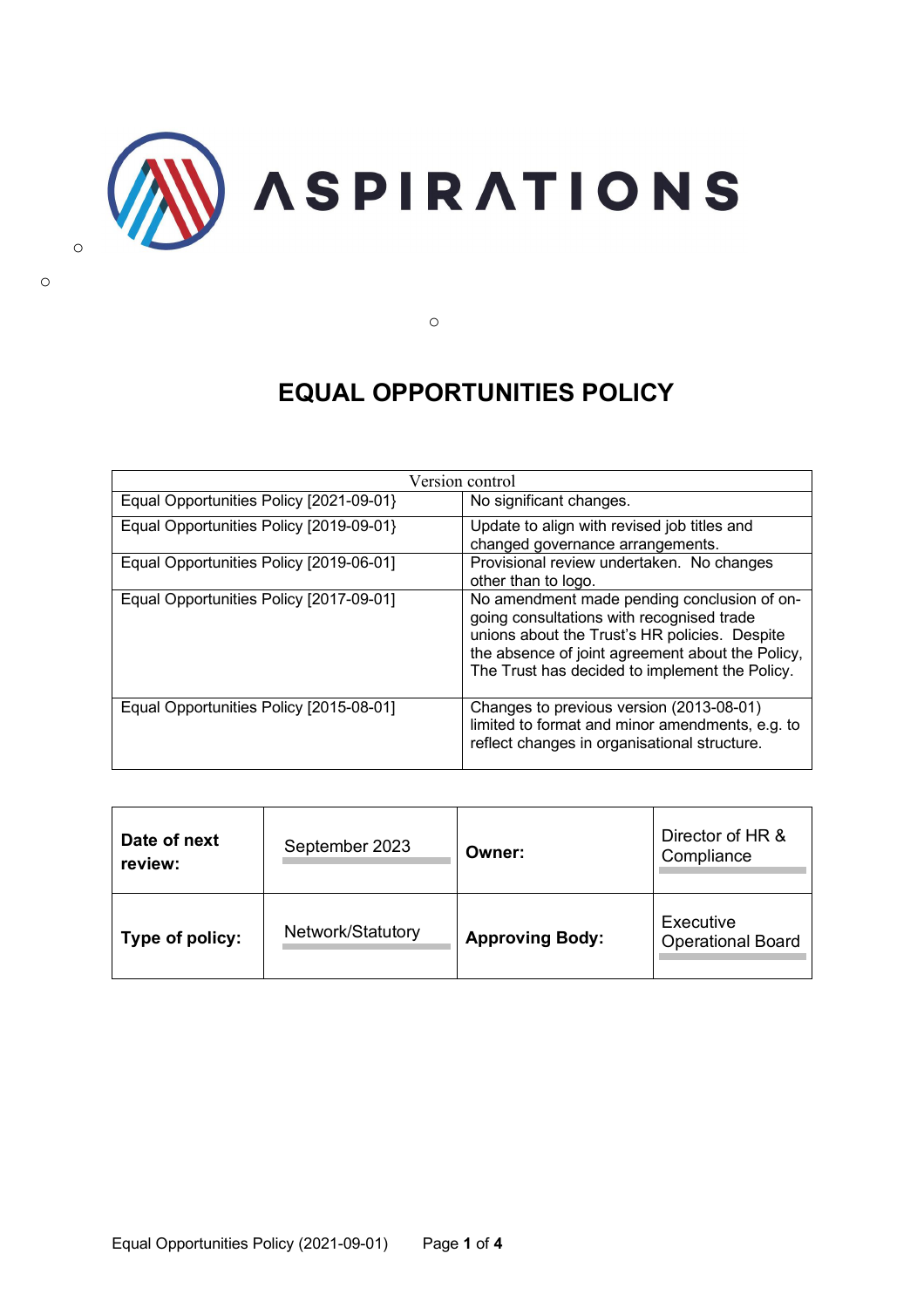# **Equal Opportunities Policy**

# **Introduction**

- 1.1 The Aspirations Academies Trust (Aspirations) is committed to encouraging and achieving a working environment which is underpinned by fairness to all individuals, where equality and diversity is recognised, encouraged and valued, and the concept of individual responsibility is accepted by all.
- 1.2 It is unlawful to discriminate directly or indirectly in recruitment or employment on grounds of sex, gender history or gender reassignment, pregnancy, age, colour, race, nationality, ethnic or national origin, sexual orientation, religion or belief, or because someone is married or is a civil partner. It is also unlawful to discriminate unjustifiably on grounds of disability or to fail to make reasonable adjustments to overcome barriers to employment caused by disability.

#### **1.3 Legal enactments**

- 1.3.1 A person may complain of being harassed and or unfairly treated under UK and EU legislation. The following are relevant UK statutes:
	- The Equality Act 2010
	- The Employment Rights Act 1996
	- The Part-time Work Regulations 2000
	- The Employment Act 2002
	- The Fixed- time Work Regulations 2002
	- The Work and Families Act 2006

#### **2. Purpose**

- 2.1 Aspirations is committed to eliminating discrimination and encouraging diversity amongst its workforce. Our aim is that our workforce will be truly representative of all sections of society and each employee feels respected and able to give of their best. To that end the purpose of this policy is to provide equality and fairness for all in our employment and not to discriminate on grounds of gender, marital status, race, ethnic origin, colour, nationality, national origin, disability, sexual orientation, religion or age. We oppose all forms of unlawful and unfair discrimination.
- 2.2 This policy aims to promote an inclusive culture and working environment where:
	- The diversity of all employees is respected and valued
	- All employees have the opportunity to receive fair treatment in an environment free from discrimination and harassment
	- Opportunities for promotion, training, and continued employment are provided to all staff based on merit and ability in relation the role criteria.
	- No employee or job applicant shall be disadvantaged by requirements that cannot be shown to be relevant to the job they applied for or hold.
	- All employees will be helped and encouraged to develop their full potential and the talents and resources of the workforce will be fully utilised to maximise the efficiency of the organisation.
	- No form of intimidation, bullying or harassment will be tolerated.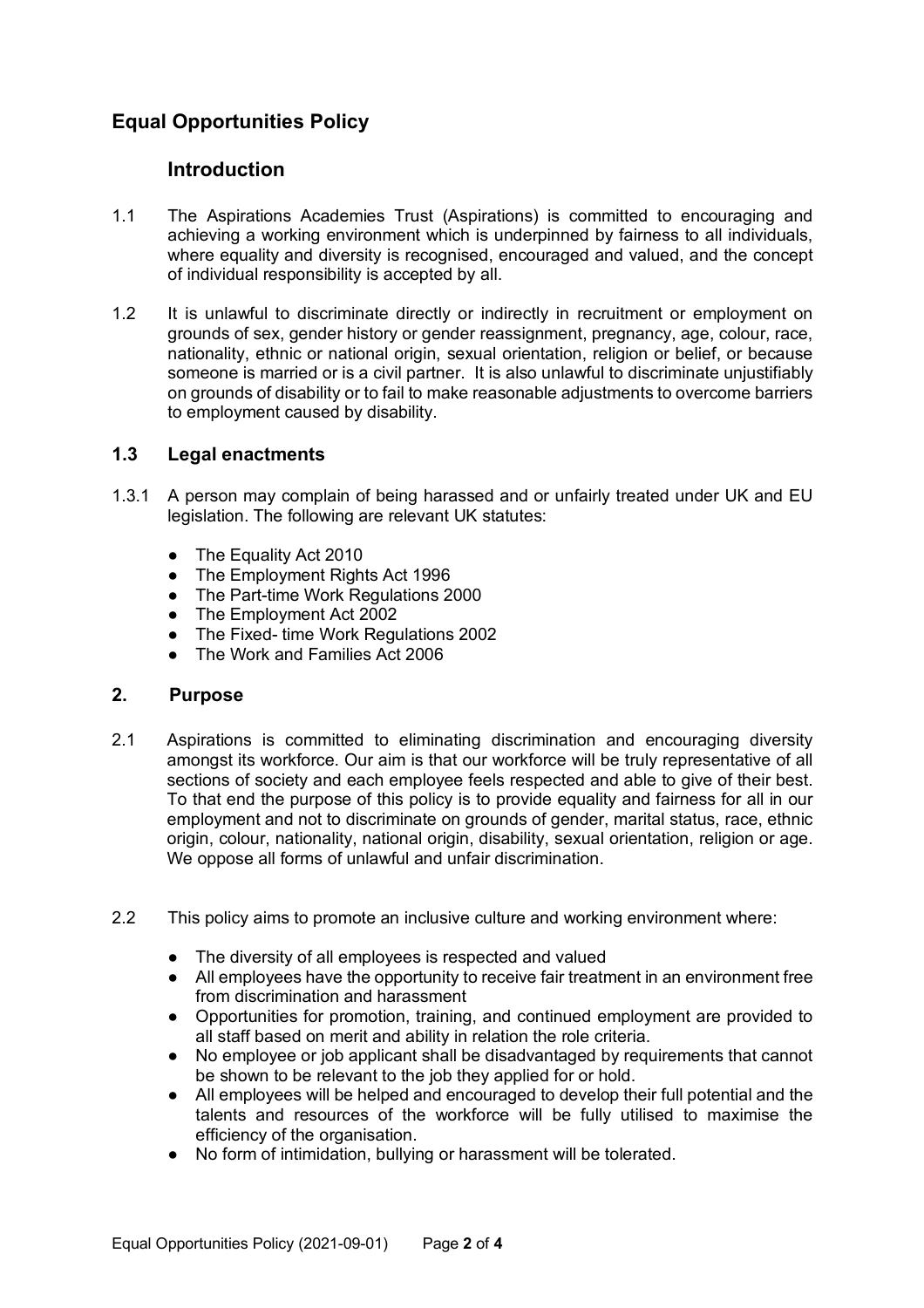## **3. Scope**

- 3.1 This procedure applies to all employees of Aspirations.
- 3.2 This policy applies to all aspects of employment from the advertisement of jobs, recruitment, terms and conditions of employment, career development, counselling, training, promotion, grievance and disciplinary procedures, through to reasons for termination of employment.

#### **4. Responsibilities**

- 4.1 Aspirations is responsible for maintaining fair, consistent and objective procedures for matters relating to equality of opportunity and diversity and for ensuring that employees are appropriately trained. Accordingly it shall arrange for the Equal Opportunities Policy to be reviewed periodically consulting as appropriate, including with unions in accordance with the Trust's Trade Union Recognition Agreement. The Trust shall also undertake measures to ensure the policy is appropriately and consistently applied across all Aspirations academies (e.g. training and/or access to specialist professional support).
- 4.2 Within each Aspirations academy:
	- 1. the Principal has overall responsibility for the internal organisation, control and management of the policy. This includes responsibility for the collation and retention of the records necessary to enable the academy to have in place an effective monitoring system.
	- 2. The members of the SLT (senior leadership team or designated senior manager) have responsibility for the internal organisation, control and management of their area of responsibility.
	- 3. Managers are responsible for:
		- Co-operating with any measures introduced by the academy in relation to equal opportunities
		- Managing their employees in a way which is consistent with this policy
		- Setting a good example and ensuring all employees understand the standards expected from them
		- Following agreed procedures
		- Dealing firmly with breaches in accordance with the Aspirations Disciplinary Policy
	- 4. All employees are responsible for:
		- Co-operating with any measures introduced by the academy in relation to equal opportunities
		- Treating colleagues and others (including pupils, visitors, contractors etc.) with respect and in ways which are consistent with this policy
		- Challenging and reporting breaches
- 4.3 It is recognised that whilst much can be achieved by legislative measures, real progress in improving equality of opportunity in employment can only be achieved with a continuing commitment, in all disciplines and at all levels of employees, and through training that reflects and supports equal opportunities throughout the academy.